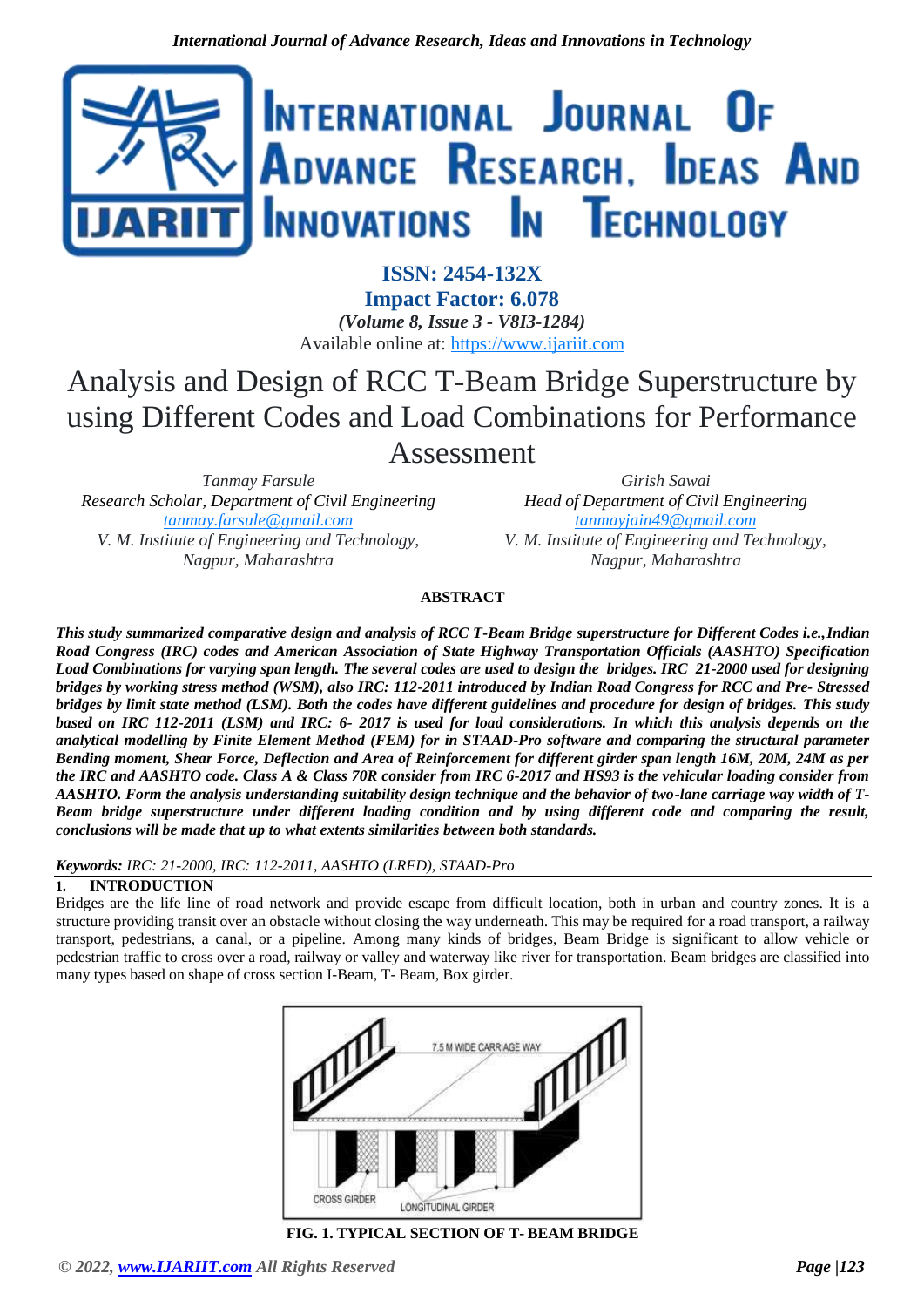Bridge design methods or practices differ throughout the world widely. In India Engineers have been using IRC 21-2000 for designing bridges which is based on working stress method (WSM), also IRC:112-2011 introduced by Indian Road Congress for RCC and Pre-Stressed bridges which is based on limit state method (LSM). Both the codes have different guidelines and procedure for design of bridges. In limit stress method, it has been observed that 20 is the most preferable length and depth ratio in limit state method. 30 to 35% reduction in cost of concrete is possible using limit state method. In our country for load consideration IRC: 6:2017 standards are referred for designing bridge while in United States, load considerations are inbuilt in the AASHTO code only. This study is performed on two lane carriage way width RCC T-beam Bridge shown in (fig. No. 1) of span 16m, 20m, 24m. The bridge span is designed by using IRC: 112-2011 codes and analyzed by using STAAD Pro. The results are compared with the results of same span of RCC-T Beam Bridge superstructure by AASHTO. IRC6:2017 is used for load and load combination.

# **2. LOAD CONSIDERRATION.**

## **2.1 Dead Load (D.L.)**

## **2.1.1 IRC Dead Load (CLAUSE NO.203 IRC 6-2017)**

The dead load is the intrinsic weight or constant load which carried by a structural member and supported entirely or in part bythe same member of structure including its self-weight. In ordered to determine dead load (D.L.) of members unit weights of materials are provided in the IRC code. Following unit weights shall be used.

| Material                     | Weight $(T/m3)$     |
|------------------------------|---------------------|
| Concrete (asphalt)           | $2.2 \text{ T/m}^3$ |
| Concrete (Plain-cement)      | $2.5 \text{ T/m}^3$ |
| Concrete (Cement-Reinforced) | $2.5 \text{ T/m}^3$ |

## **2.1.2 IRC SUPER IMPOSED DEAD LOAD (S.I.D.L.)**

The Superimposed Dead Load (SIDL) which consist of dead gravity loading due to other permanent non-structural parts of bridge such as anti-crash barriers, floor finishes and other services. Such item is long term but might be changed during the lifetimeof the structure. Similar to self-weight it is calculated as the product of volume and density of material. Most remarkable item in super imposed load is road pavement, surfacing and ACB and over the period of time road pavement to get progressively thicker as each new layer of surfacing simply laid over the before thus SIDL is prone to increase during the lifeof bridge. For this reason, a high load factor is applied to SIDL items. So, Bridges are uncommon among structures and high portion of total loading hold responsible to dead load and superimposed dead load.

# **2.1.3 AASHTO DEAD LOAD (CLAUSE 3.5.1)**

AASHTO Dead load shall include the weight of all components of the structure and utilities attached thereto, earth cover, wearing surface, future overlays, crash barriers, kerbs and planned widening. In the absence of more precise information, the unit weights specified below, can be used for calculating dead loads.

*Concrete (Normal Weight with*  $5.0 < f'c \le 15.0$  *ksi*)  $\cdot$  0.140  $+$  0.001  $f'c$ 

# **2.2 LIVE LOAD (L.L.)**

# **2.2.1 IRC LIVE LOAD (IRC: 6–2017 CLAUSE 204.1)**

This loading is to be normally used for all roadways on which permanent structure are being constructed. The structure which are constructed on permanent basis like bridges, Culvert etc. Particularly wheeled live loading IRC Class A & Class 70R is used specified in (Fig 2&3). In IRC it is stated that while designing bridges for Class A Loading it may give heavier stresses in certain condition because of that Class 70R loading should also be cross verify for Class A.

|               |                    |                | The carriage way Live load combination for design as per clause no. 204.3 IRC 6-2017 |
|---------------|--------------------|----------------|--------------------------------------------------------------------------------------|
| S.N.          | Carriage way width | Number of Lane | Live Load Combination                                                                |
|               | CW < 5.3M          | 1 Lane         | Class A one Lane to occupy 2.3m                                                      |
|               | 5.3m < CW > 9.6m   | 2 Lane         | 70R One Lane or Class A two Lane                                                     |
| $\mathcal{E}$ | 9.6m < CW > 13.1m  | 2 Lane         | 70R One Lane or Class A two Lane                                                     |

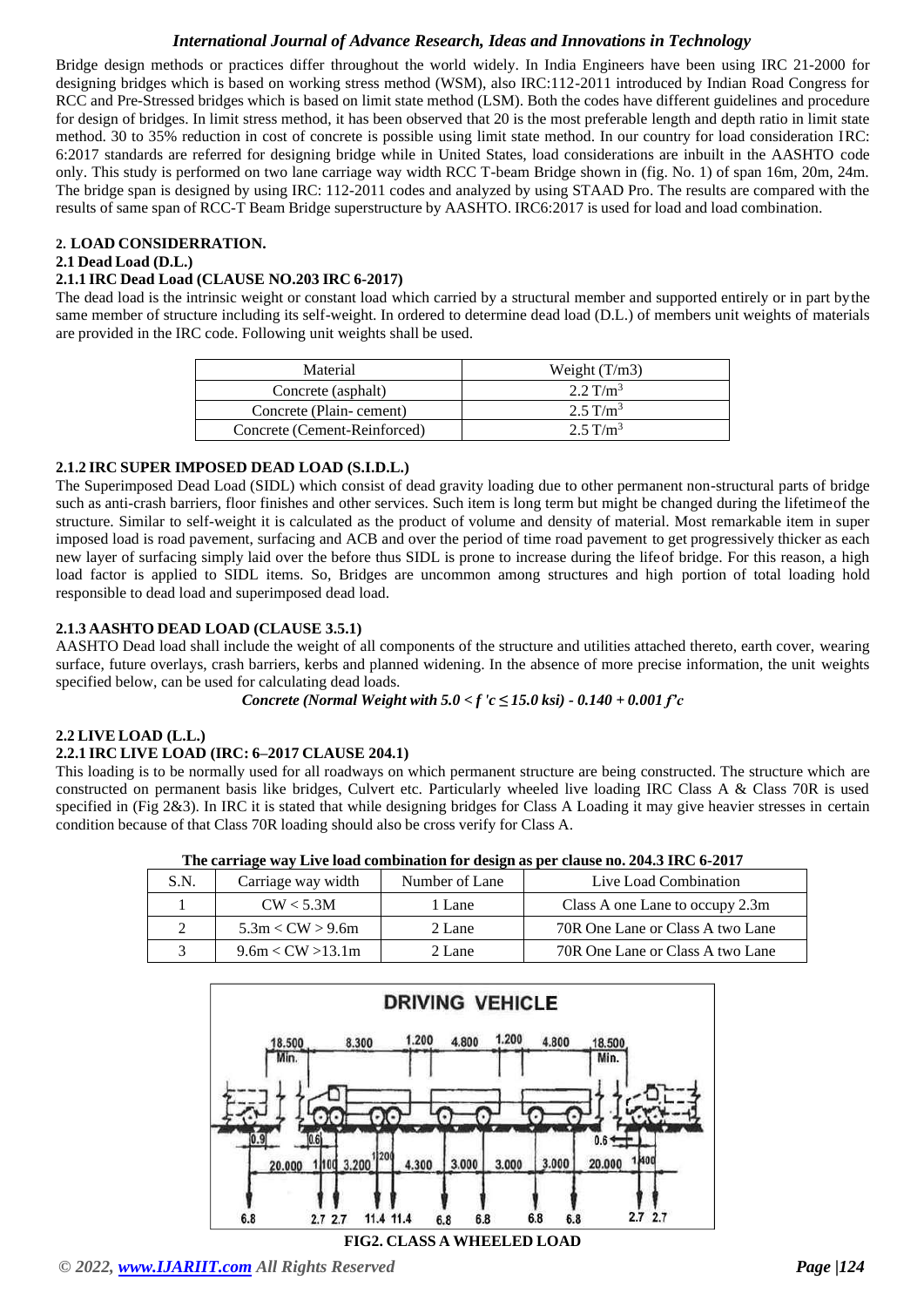*International Journal of Advance Research, Ideas and Innovations in Technology*



**FIG 3. 70R WHEELED LOAD**

# **2.2.2 AASHTO LIVE LOAD (L.L.) – CLAUSE 3.6.1.2**

Live Load (L.L.), HL93-44 is the vehicular loading used by AASHTO. It is used in USA for design loading of bridges and usedin countries where AASHTO code is followed. This is a hypothetical Live Load HL-93 Model proposed by AASHTO for analysisof bridges. Reason for producing such type of live load to generate maximum stresses on structure. It has three basic live load for bridges called HL93 which includes different types of vehicular or moving loads Such as Design Truck, Design Tandem and Design Lane Loading.

## **Placement of HL93 Load**

- **1. HL93 Truck + Design Lane**
- **2. Design Tandem + Design Lane**

# **It should be placed in such way that extreme forceshall be obtained for design (Maximum of Two).**

## **A. DESIGN TRUCK**

Design Truck consists of three axles, front axle weighing 35 KN (8 kip) or 4 Ton and two rear axles weighing 145 KN (32kip) or 16 Ton. The distance between front and rear axle is 4.3m (14') and that of two rear axles can be varied between 4.3m (14') to 9.0m (30') in order to induce a maximum positive moment in a span. The tyre-to-tyre distance in any axle is 1.8m (6'). Design Truck also called as HS20-44 vehicle where H stands for highway, S for semitrailer, of 20-ton (325 KN) weight of the tractor with powerful, lager wheel vehicle and was proposed in 1994. The Weights and spacing's of axles and wheels for the design truck shall be specified in (Fig. 4). A dynamic allowance or impact factor shall be considered.



**B. DESIGN TANDEM**

It consists of two axles weighing 12 Tons (110KN) each spaced at 1.2 meter as shown in (Fig no 5). This has been used to obtain maximum negative moments. Maximum number of tandems and minimum desistance between tandems not specified in code that can be consider in lane.



**FIG. NO.5**

# **C. DESIGN LANE LOAD**

The design lane load shall consist of a load of 9.3KN/M (0.64 klf) uniformly distributed in the longitudinal direction shown in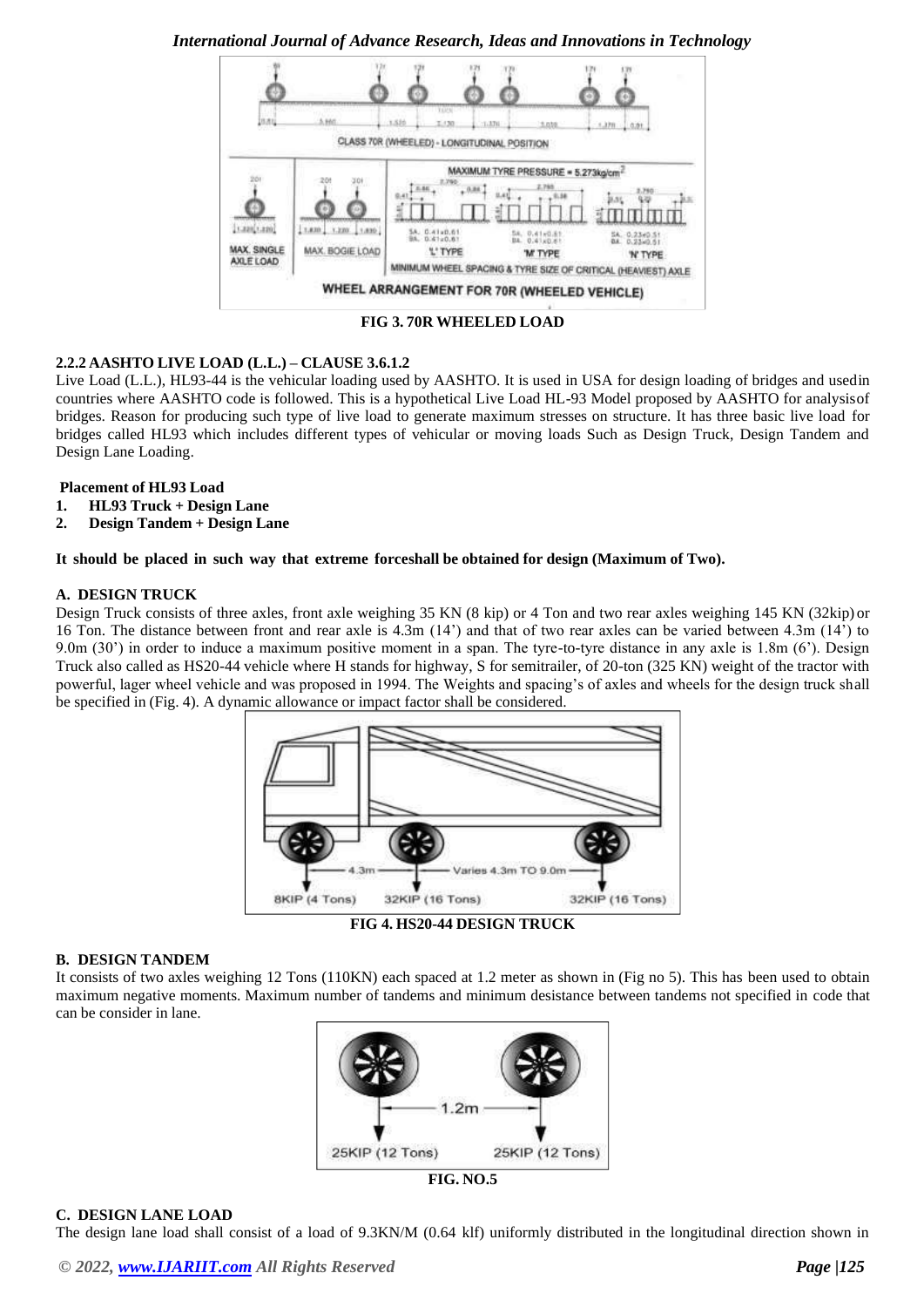(fig.no.6) Transversely, the design lane load shall be assumed to be uniformly distributed over a 3 m (10 ft) width. A dynamic load allowance shall not be applied to the force impacts of design lane load. The force effects from design lane load shall not be subject to a dynamic load allowance.



In AASHTO, there are not such combinations of live load as specified in IRC code for different design vehicle, because, In AASHTO, there is one design truck HL93, which has to run for all numbers of lanes for design purpose.

# **2.3 IMPACT LOAD**

#### **2.3.1 IRC IMPACT LOAD (IRC 6-2017 CLAUSE 208.2)**

**A.** IRC 6-2017 CLAUSE NO 208.2 for Class A or class B Loading The impact percentage fraction shall be determined fromthe following equations which are applicable for spans between 3 m and 45 m, for beyond 45 m refer (fig no.7)

FOR RCC BRIDGES = 
$$
\frac{4.5}{6 + L}
$$

**B.** IRC 6-2017 CLAUSE NO 208.3 for Class AA or class 70R wheeled loading. The impact percentage fraction shall be determined from the following equations.

### **For wheeled vehicles**

a. Span length (L<9m) Impact percentage shall be taken as 25 %

b. Span length (L>9m or equal)

For RCC bridges 25% for span up to 12M and span in excess



#### **2.3.1 AASHTO IMPACT LOAD**

In the AASHTO Standard Specifications in the United States, the impact factor due to bridge vibration for members in Group A including superstructure, piers and those portion above the ground that support the superstructure, is simply described as a function of bridge span:

$$
IM{=}\frac{50}{L+125}\leq0.30
$$

Where L (in ft) is the length of span loaded to generate maximum stress. In the AASHTO LRFD Bridge Design Specifications (1994), the static effects of the design truck or tandem shall be increasedby 33% the impact effect.

#### **3. LOAD COMBINATIONS 3.1 IRC LOAD COMBINATION**

(IRC: 6-2017) – Annex B – Table B.1, B.2, and B.3 load combinations as follows; For Ultimate Limit States  $1.35$  DL +  $1.35$  SIDL +  $1.75$  SUR +  $1.5$ (LL+IM) For Serviceability Limit States 1.00 (DL + SIDL) + 1.00 (LL+IM)

*© 2022, [www.IJARIIT.com](file:///C:/omak/Downloads/www.IJARIIT.com) All Rights Reserved Page |126*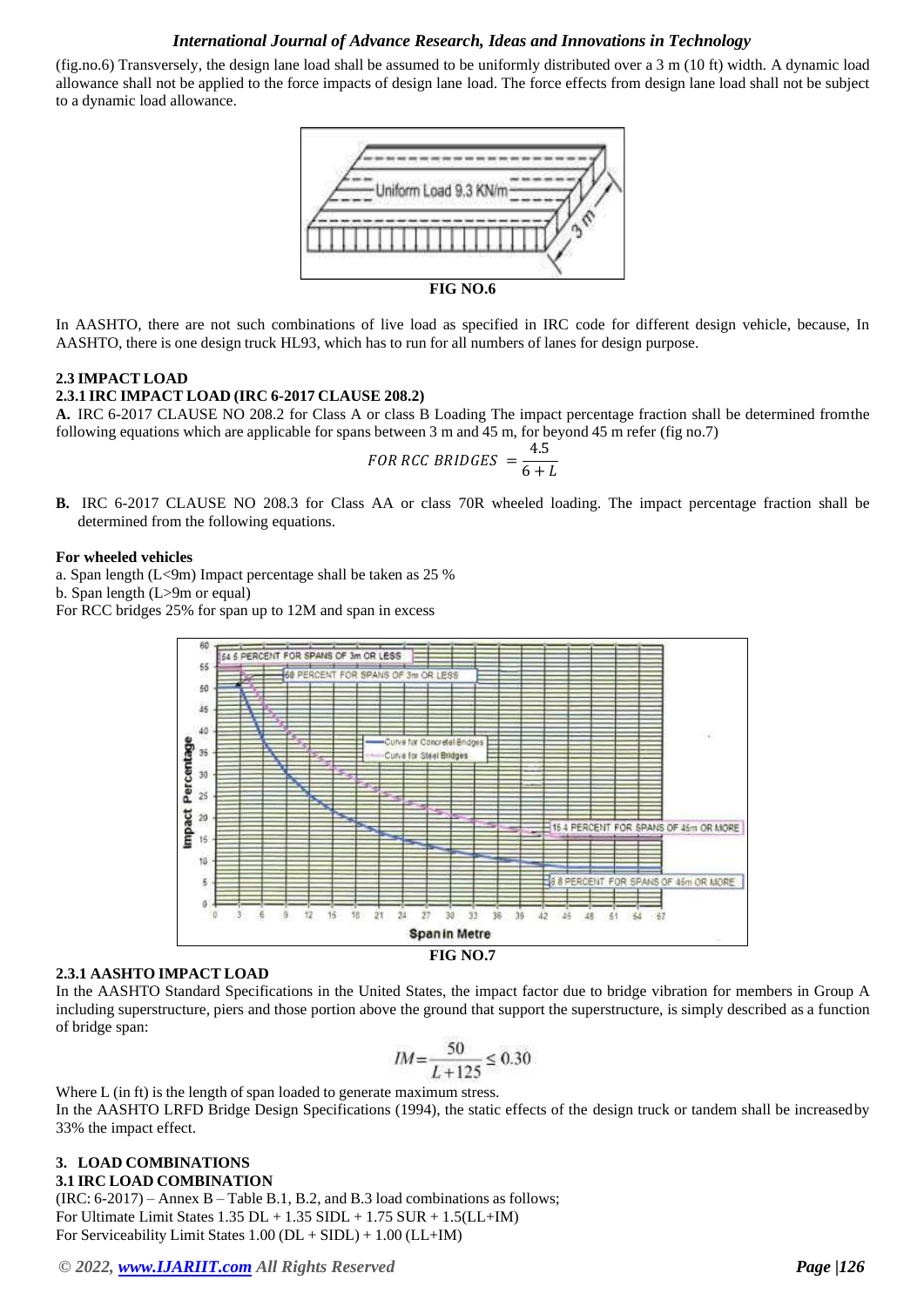# **3.2 AASHTO LOAD COMBINATION**

AASHTO – Table 3.4.1-1 and 3.4.1.1-2 load combinations are summarized as follows; Strength I 1.25 DC + 1.50 DW + 1.75 ( $LL + IM$ ) Service II 1.00 (DC + DW) + 1.30 (LL + IM) Extreme I 1.25 DC + 1.50 DW + 1.00 (LL + IM) Fatigue I  $1.50$  (LL + IM)

## **4. DESIGN DATA**

- ➢ Overall Span of Bridge 16M, 20M, and 24M
- ➢ Centre to Centre Distance Between Longitudinal Girders 2.05 m
- ➢ Effective Span of Bridge 15M, 19M, 23M
- ➢ Clear distance of cantilever span from face of Girder 0.875m
- ➢ Clear Carriage Way Width 7.500m
- ➢ Numbers of Longitudinal Girders 4 Nos.
- $\triangleright$  Total Width 8.50 m
- $\triangleright$  Numbers of Cross Girders 3 Nos.<br>  $\triangleright$  Depth of Slab 250mm
- $\geq$  Depth of Slab 250mm<br> $\geq$  Grades of Concrete M
- Grades of Concrete M 40
- $\geq$  Depth of Girder 1.5 m<br> $\geq$  Grade of Steel Fe 500
- $\geq$  Grade of Steel Fe 500<br> $\geq$  Wearing coat 80mm
- Wearing coat 80mm
- $\geq$  Overall depth of super structure 1.75m<br> $\geq$  Width of Girder 600mm
- ➢ Width of Girder 600mm
- ➢ Width \* Depth of Kerb 500mm\*320mm
- ➢ Impact Factor
	- $\checkmark$  For IRC Class A and Class 70R Wheeled Loading
	- ✓ For AASHTO Hl-93 Design Truck
- ➢ Load Combinations Considered
	- $\checkmark$  For IRC: 1.35 DL + 1.75 SIDL + 1.50 (LL + IM)
	- $\checkmark$  For AASHTO: 1.25 DL + 1.50SIDL + 1.75 (LL + IM)
- ➢ Live Load Considered
	- $\checkmark$  IRC Class A Wheeled Loading For 2 Lanes IRC Class A
	- $\checkmark$  70R Wheeled Loading For 1 Lane
	- $\checkmark$  AASHTO HL-93 Design truck loading plus Lane Loading



**FIG. NO.8 C/S OF RCC T-BEAM BRIDGE AND STADD MODEL**

#### **5. STAAD ANALYSIS SUMMARY 5.1 SHEAR FORCE ON EXTERNAL AND INTERNAL GIRDER Table 1**

|                       |             |                                 |       |      |      | таріе т |                       |             |                                 |       |      |      |
|-----------------------|-------------|---------------------------------|-------|------|------|---------|-----------------------|-------------|---------------------------------|-------|------|------|
|                       |             | <b>External Girder SF in MT</b> |       |      |      |         |                       |             | <b>Internal Girder SF in MT</b> |       |      |      |
| <b>L0ADS</b>          | <b>SPAN</b> | Support                         | 2L/8  | 3L/8 | 4L/8 |         | <b>L0ADS</b>          | <b>SPAN</b> | <b>Support</b>                  | 2L/8  | 3L/8 | 4L/8 |
|                       | 24M         | 25.88                           | 13.50 | 6.75 | 1.13 |         |                       | 24M         | 25.88                           | 13.50 | 6.75 | 1.13 |
| DL<br><b>Girder</b>   | 20M         | 21.38                           | 11.25 | 5.63 | 1.13 |         | DL<br>Girder          | 20M         | 21.38                           | 11.25 | 5.63 | 1.13 |
|                       | 16M         | 16.88                           | 9.00  | 4.50 | 1.13 |         |                       | 16M         | 16.88                           | 9.00  | 4.50 | 1.13 |
|                       | 24M         | 14.78                           | 7.71  | 3.86 | 0.64 |         |                       | 24M         | 14.78                           | 7.71  | 3.86 | 0.64 |
| DL<br><b>DeckSlab</b> | 20M         | 12.21                           | 6.43  | 3.21 | 0.64 |         | DL<br><b>DeckSlab</b> | 20M         | 12.21                           | 6.43  | 3.21 | 0.64 |
|                       | 16M         | 9.64                            | 5.14  | 2.57 | 0.64 |         |                       | 16M         | 9.64                            | 5.14  | 2.57 | 0.64 |
|                       | 24M         | 3.97                            | 2.08  | 1.00 | 0.09 |         |                       | 24M         | 4.47                            | 2.23  | 1.06 | 0.10 |
| <b>SSIDL</b>          | 20M         | 3.19                            | 1.67  | 0.80 | 0.09 |         | <b>SSIDL</b>          | 20M         | 3.75                            | 1.89  | 0.89 | 0.10 |
| (WC)                  | 16M         | 2.45                            | .28   | 0.60 | 0.09 |         | (WC)                  | 16M         | 2.99                            | 1.53  | 0.71 | 0.10 |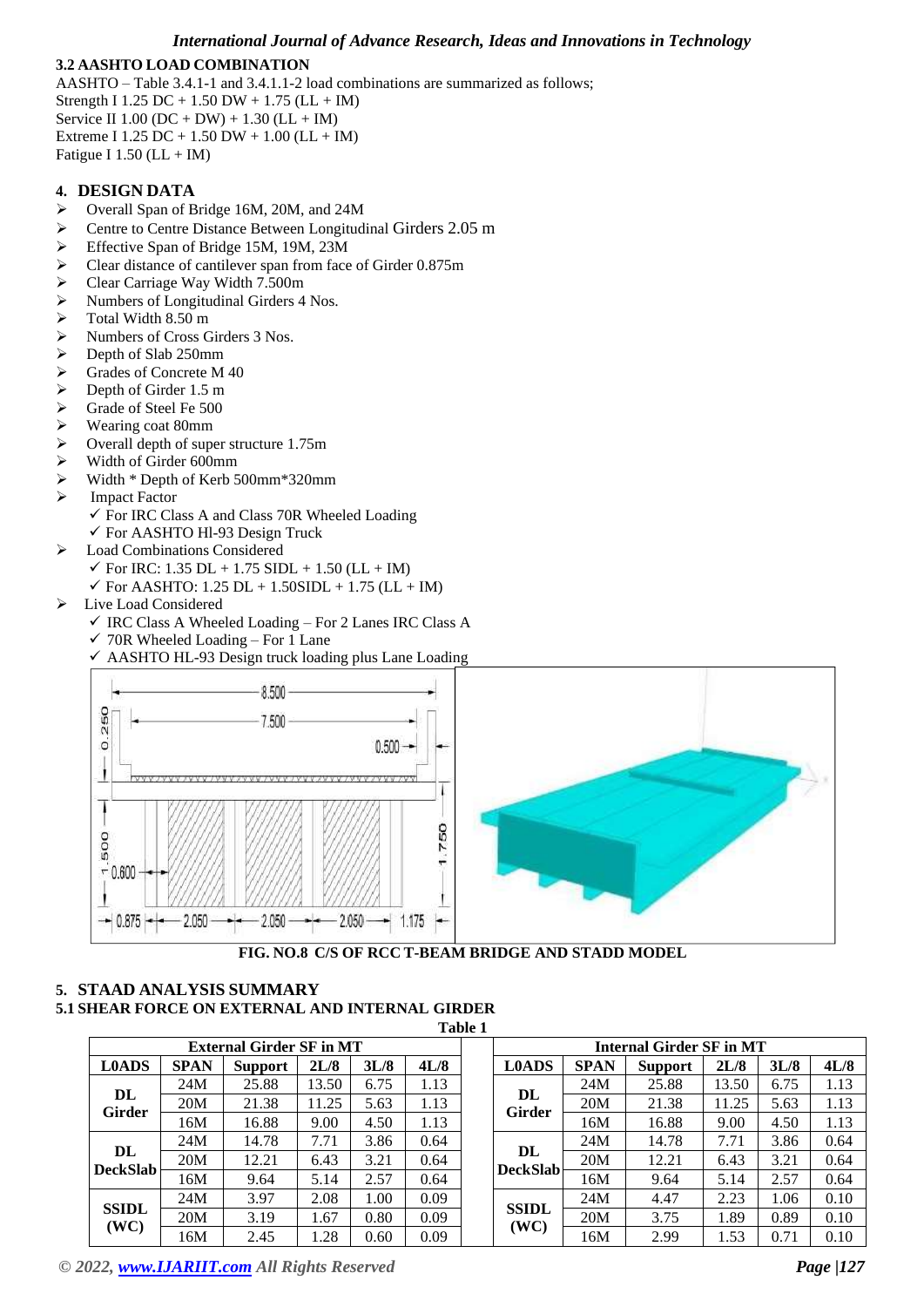|                 | 24M | 43.00 | 25.30 | 15.53 | 7.46 |                   |
|-----------------|-----|-------|-------|-------|------|-------------------|
| <b>HL93</b>     | 20M | 37.63 | 21.93 | 13.42 | 6.65 | <b>HL9</b>        |
|                 | 16M | 31.38 | 18.22 | 11.81 | 6.99 |                   |
|                 | 24M | 26.30 | 17.52 | 11.95 | 8.21 |                   |
| <b>2L CLASS</b> | 20M | 25.40 | 16.20 | 11.41 | 8.04 | 2L<br><b>CLAS</b> |
| A               | 16M | 22.44 | 14.59 | 10.63 | 7.66 |                   |
|                 | 24M | 23.97 | 17.86 | 11.96 | 7.89 |                   |
| 70R             | 20M | 20.71 | 14.85 | 9.41  | 5.65 | <b>70F</b>        |
|                 | 16M | 17.52 | 11.78 | 7.20  | 4.67 |                   |

|  |  |  | International Journal of Advance Research, Ideas and Innovations in Technology |
|--|--|--|--------------------------------------------------------------------------------|
|  |  |  |                                                                                |

| 24M | 43.00 | 25.30 | 15.53 | 7.46 |                     | 24M | 42.59 | 22.95 | 14.33 | 7.02  |
|-----|-------|-------|-------|------|---------------------|-----|-------|-------|-------|-------|
| 20M | 37.63 | 21.93 | 13.42 | 6.65 | <b>HL93</b>         | 20M | 38.06 | 20.84 | 13.00 | 6.46  |
| 16M | 31.38 | 18.22 | 11.81 | 6.99 |                     | 16M | 33.18 | 18.48 | 11.98 | 6.92  |
| 24M | 26.30 | 17.52 | 11.95 | 8.21 |                     | 24M | 24.28 | 15.96 | 1.24  | 8.14  |
| 20M | 25.40 | 16.20 | 11.41 | 8.04 | 2L<br><b>CLASSA</b> | 20M | 23.87 | 15.00 | 10.72 | 8.03  |
| 16M | 22.44 | 14.59 | 10.63 | 7.66 |                     | 16M | 21.91 | 14.08 | 10.11 | 7.65  |
| 24M | 23.97 | 17.86 | 11.96 | 7.89 |                     | 24M | 38.06 | 22.58 | 18.01 | 16.66 |
| 20M | 20.71 | 14.85 | 9.41  | 5.65 | 70 <sub>R</sub>     | 20M | 38.34 | 23.05 | 17.47 | 15.77 |
| 16M | 17.52 | 11.78 | 7.20  | 4.67 |                     | 16M | 37.28 | 22.07 | 14.76 | 14.12 |
|     |       |       |       |      |                     |     |       |       |       |       |



# **5.2 BENDING MOMENT ON EXTERNAL AND INTERNAL GIRDER**

|               |             |                            |        |        | <b>TABLE 2</b> |               |             |                            |        |        |
|---------------|-------------|----------------------------|--------|--------|----------------|---------------|-------------|----------------------------|--------|--------|
|               |             | External Girder BM in MT-m |        |        |                |               |             | Internal Girder BM in MT-m |        |        |
| L0ADS         | <b>SPAN</b> | 2L/8                       | 3L/8   | 4L/8   |                | <b>LOADS</b>  | <b>SPAN</b> | 2L/8                       | 3L/8   | 4L/8   |
|               | 24M         | 114.47                     | 141.47 | 148.50 |                |               | 24M         | 114.47                     | 141.47 | 148.50 |
| DL<br>Girder  | 20M         | 78.47                      | 96.75  | 101.25 |                | DL<br>Girder  | 20M         | 78.47                      | 96.75  | 101.25 |
|               | 16M         | 49.22                      | 60.47  | 63.00  |                |               | 16M         | 49.22                      | 60.47  | 63.00  |
| DL            | 24M         | 65.37                      | 80.79  | 84.81  |                | DL            | 24M         | 65.37                      | 80.79  | 84.81  |
| DeckSlab      | 20M         | 44.81                      | 55.26  | 57.83  |                | DeckSlab      | 20M         | 44.81                      | 55.26  | 57.83  |
|               | 16M         | 28.11                      | 34.53  | 35.98  |                |               | 16M         | 28.11                      | 34.53  | 35.98  |
| <b>SSIDL</b>  | 24M         | 18.55                      | 22.95  | 24.09  |                | <b>SSIDL</b>  | 24M         | 19.70                      | 24.31  | 25.51  |
| (WC)          | 20M         | 12.47                      | 15.36  | 16.08  |                | (WC)          | 20M         | 13.78                      | 16.98  | 17.77  |
|               | 16M         | 7.67                       | 9.40   | 9.79   |                |               | 16M         | 8.83                       | 10.85  | 11.30  |
|               | 24M         | 180.12                     | 215.55 | 227.53 |                |               | 24M         | 164.33                     | 196.45 | 205.23 |
| HL93          | 20M         | 129.96                     | 153.91 | 160.80 |                | HL93          | 20M         | 122.28                     | 145.15 | 150.07 |
|               | 16M         | 86.38                      | 104.33 | 108.19 |                |               | 16M         | 85.74                      | 103.09 | 106.34 |
|               | 24M         | 112.70                     | 133.39 | 134.78 |                |               | 24M         | 101.46                     | 120.18 | 120.72 |
| 2L CLASS<br>A | 20M         | 85.46                      | 103.02 | 105.20 |                | 2L CLASS<br>A | 20M         | 78.01                      | 94.18  | 94.26  |
|               | 16M         | 59.36                      | 73.06  | 75.12  |                |               | 16M         | 55.69                      | 68.03  | 69.42  |
|               | 24M         | 120.43                     | 153.76 | 164.73 |                |               | 24M         | 133.39                     | 162.96 | 171.60 |
| 70R           | 20M         | 88.07                      | 112.02 | 119.84 |                | 70R           | 20M         | 112.82                     | 137.54 | 145.08 |
|               | 16M         | 59.40                      | 75.06  | 79.10  |                |               | 16M         | 90.81                      | 112.99 | 117.06 |

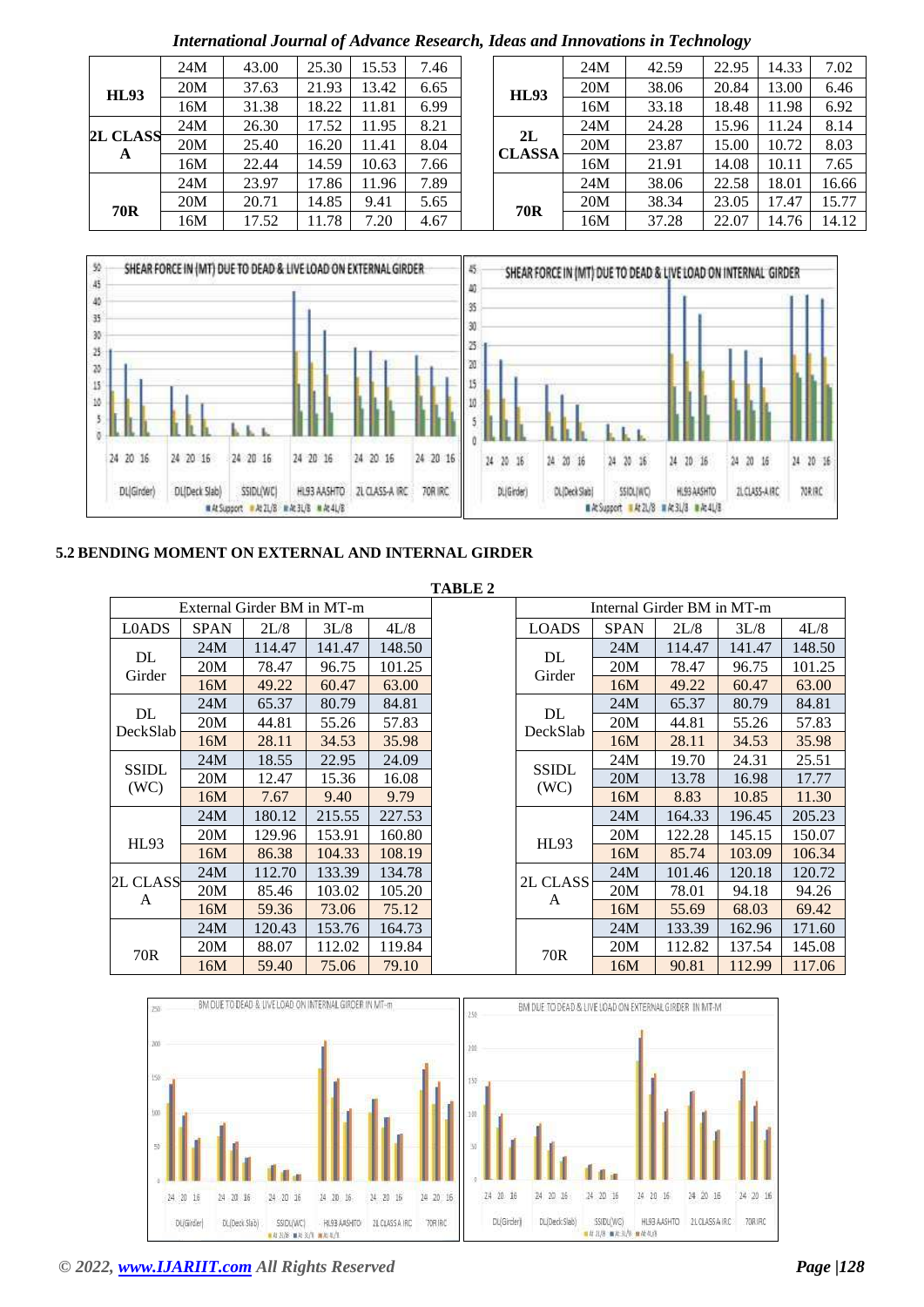# *International Journal of Advance Research, Ideas and Innovations in Technology* **5.3 DEFLECTION AT MID SPAN OF EXTERNAL AND INTERNAL GIRDER**



# **6. LOAD COMBINATION RESULTS 6.1 BENDING MOMENT ON EXTERNAL GIRDER DUE TO IRC AND AASHTO LOAD COMBINATION**

|                                                          |             |                     |        |        |        | <b>TABLE 4</b>                     |             |                |        |        |        |  |  |  |
|----------------------------------------------------------|-------------|---------------------|--------|--------|--------|------------------------------------|-------------|----------------|--------|--------|--------|--|--|--|
| <b>IRC COMBINATION B.M. (MT-M) 1.35 DL + 1.35 SIDL +</b> |             |                     |        |        |        | AASHTO COMBINATION B.M. (MT-M)     |             |                |        |        |        |  |  |  |
|                                                          |             | $1.75$ SUR + 1.5 LL |        |        |        | $1.25$ DL + $1.5$ SIDL + $1.75$ LL |             |                |        |        |        |  |  |  |
| <b>LOAD</b>                                              | <b>SPAN</b> | Support             | 2L/8   | 3L/8   | 4L/8   | <b>LOAD</b>                        | <b>SPAN</b> | <b>Support</b> | 2L/8   | 3L/8   | 4L/8   |  |  |  |
|                                                          | 24M         | 69.03               | 598.85 | 729.15 | 767.26 |                                    | 24M         | 72.58          | 627.19 | 762.37 | 802.43 |  |  |  |
| HL93                                                     | 20M         | 52.85               | 395.36 | 478.08 | 499.95 | HL93                               | 20M         | 55.38          | 413.75 | 499.20 | 521.98 |  |  |  |
|                                                          | 16M         | 46.59               | 280.97 | 343.17 | 356.85 |                                    | 16M         | 49.29          | 296.65 | 362.07 | 376.42 |  |  |  |
|                                                          | 24M         | 54.93               | 497.73 | 605.90 | 628.13 |                                    | 24M         | 56.13          | 509.22 | 618.57 | 640.12 |  |  |  |
| <b>2L CLASS</b>                                          | 20M         | 44.22               | 328.59 | 401.74 | 416.54 | 2L CLASS                           | 20M         | 45.32          | 335.86 | 410.13 | 424.68 |  |  |  |
| A                                                        | 16M         | 40.64               | 240.43 | 296.27 | 307.25 | A                                  | 16M         | 42.34          | 249.35 | 307.35 | 318.55 |  |  |  |
|                                                          | 24M         | 59.25               | 509.32 | 636.47 | 673.05 |                                    | 24M         | 61.17          | 522.75 | 654.23 | 692.52 |  |  |  |
| <b>70R</b>                                               | 20M         | 47.22               | 332.51 | 415.24 | 438.50 | 70 <sub>R</sub>                    | 20M         | 48.82          | 340.44 | 425.88 | 450.30 |  |  |  |
|                                                          | 16M         | 43.76               | 240.49 | 299.26 | 313.22 |                                    | 16M         | 45.99          | 249.42 | 310.84 | 325.52 |  |  |  |



# **6.2 BENDING MOMENT ON INTERNAL GIRDER DUE TO IRC AND AASHTO LOAD COMBINATION**

|                     |             |                                                       |        |        |        |  | <b>TABLE 5</b> |                                    |                                |        |        |        |  |  |
|---------------------|-------------|-------------------------------------------------------|--------|--------|--------|--|----------------|------------------------------------|--------------------------------|--------|--------|--------|--|--|
|                     |             | IRC COMBINATION B.M. (MT-M) $1.35$ DL + $1.35$ SIDL + |        |        |        |  |                |                                    | AASHTO COMBINATION B.M. (MT-M) |        |        |        |  |  |
| $1.75$ SUR + 1.5 LL |             |                                                       |        |        |        |  |                | $1.25$ DL + $1.5$ SIDL + $1.75$ LL |                                |        |        |        |  |  |
| <b>LOAD</b>         | <b>SPAN</b> | <b>Support</b>                                        | 2L/8   | 3L/8   | 4L/8   |  | <b>LOAD</b>    | <b>SPAN</b>                        | <b>Support</b>                 | 2L/8   | 3L/8   | 4L/8   |  |  |
|                     | 24M         | 63.68                                                 | 542.62 | 660.95 | 692.35 |  |                | 24M                                | 66.46                          | 562.89 | 684.39 | 716.71 |  |  |
| <b>HL93</b>         | 20M         | 49.38                                                 | 375.30 | 454.12 | 472.44 |  | HL93           | 20M                                | 51.44                          | 390.25 | 471.13 | 489.78 |  |  |
|                     | 16M         | 44.64                                                 | 250.86 | 305.60 | 316.86 |  |                | 16M                                | 47.05                          | 262.62 | 319.57 | 331.15 |  |  |
| 2L                  | 24M         | 54.70                                                 | 448.32 | 546.55 | 565.58 |  | 2L             | 24M                                | 55.98                          | 452.88 | 550.92 | 568.82 |  |  |
| <b>CLASSA</b>       | 20M         | 42.43                                                 | 308.91 | 377.67 | 388.74 |  | <b>CLASS A</b> | 20M                                | 43.33                          | 312.79 | 381.93 | 392.12 |  |  |
|                     | 16M         | 39.23                                                 | 205.79 | 253.00 | 261.47 |  |                | 16M                                | 40.73                          | 210.03 | 258.20 | 266.54 |  |  |
|                     | 24M         | 56.54                                                 | 496.21 | 610.72 | 641.90 |  |                | 24M                                | 58.12                          | 508.75 | 625.79 | 657.86 |  |  |
| 70R                 | <b>20M</b>  | 46.14                                                 | 361.11 | 442.72 | 464.97 |  | <b>70R</b>     | <b>20M</b>                         | 47.67                          | 373.69 | 457.82 | 481.06 |  |  |
|                     | 16M         | 42.56                                                 | 258.45 | 320.43 | 332.95 |  |                | 16M                                | 44.62                          | 271.48 | 336.88 | 349.93 |  |  |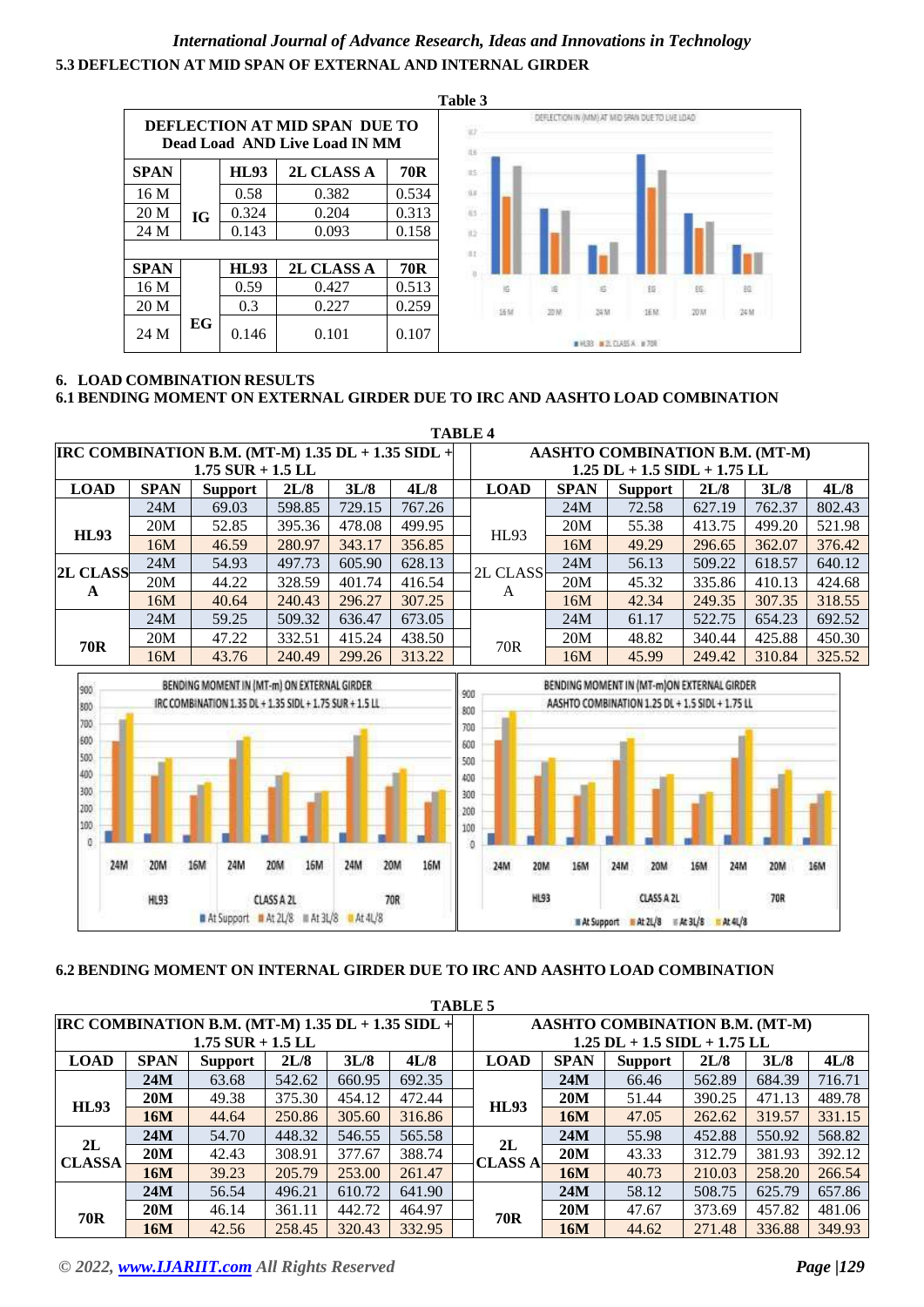

# **6.3 SHEAR FORCE ON EXTERNAL GIRDER DUE TO IRC AND AASHTO LOAD COMBINATION**



# **6.4 SHEAR FORCE ON INTERNAL GIRDER DUE TO IRC AND AASHTO LOAD COMBINATION**

|                 |             |                                                         |       |       |       | <b>TABLE 7</b> |                 |             |                                              |       |       |       |
|-----------------|-------------|---------------------------------------------------------|-------|-------|-------|----------------|-----------------|-------------|----------------------------------------------|-------|-------|-------|
|                 |             | IRC COMBINATION S.F. (MT) $1.35$ DL + $1.35$ SIDL + $ $ |       |       |       |                |                 |             | AASHTO COMBINATION S.F. (MT)1.25DL + 1.5SIDL |       |       |       |
|                 |             | $1.75$ SUR + 1.5 LL                                     |       |       |       |                |                 |             | $+1.75LL$                                    |       |       |       |
| <b>LOAD</b>     | <b>SPAN</b> | <b>Support</b>                                          | 2L/8  | 3L/8  | 4L/8  |                | <b>LOAD</b>     | <b>SPAN</b> | <b>Support</b>                               | 2L/8  | 3L/8  | 4L/8  |
|                 | 24M         | 127.36                                                  | 68.63 | 38.59 | 13.09 |                |                 | 24M         | 132.92                                       | 71.88 | 40.95 | 14.64 |
| HL93            | <b>20M</b>  | 109.53                                                  | 58.50 | 33.00 | 12.25 |                | <b>HL93</b>     | <b>20M</b>  | 114.81                                       | 61.47 | 35.14 | 13.66 |
|                 | 16M         | 93.99                                                   | 50.84 | 29.38 | 12.95 |                |                 | 16M         | 99.24                                        | 53.81 | 31.56 | 14.48 |
|                 | 24M         | 99.90                                                   | 58.15 | 33.96 | 14.78 |                | <b>2L CLASS</b> | 24M         | 100.88                                       | 59.65 | 35.55 | 16.61 |
| <b>2L CLASS</b> | <b>20M</b>  | 88.26                                                   | 49.72 | 29.59 | 14.61 |                |                 | <b>20M</b>  | 89.99                                        | 51.24 | 31.17 | 16.41 |
| A               | 16M         | 77.07                                                   | 44.23 | 26.57 | 14.04 |                | A               | 16M         | 79.50                                        | 46.10 | 28.29 | 15.75 |
|                 | 24M         | 120.56                                                  | 68.08 | 44.11 | 27.56 |                |                 | 24M         | 124.98                                       | 71.24 | 47.39 | 31.52 |
| 70R             | 20M         | 109.96                                                  | 61.80 | 39.70 | 26.23 |                | 70R             | <b>20M</b>  | 115.30                                       | 65.33 | 42.96 | 29.97 |
|                 | 16M         | 100.14                                                  | 56.23 | 33.54 | 23.74 |                |                 | 16M         | 106.42                                       | 60.10 | 36.42 | 27.07 |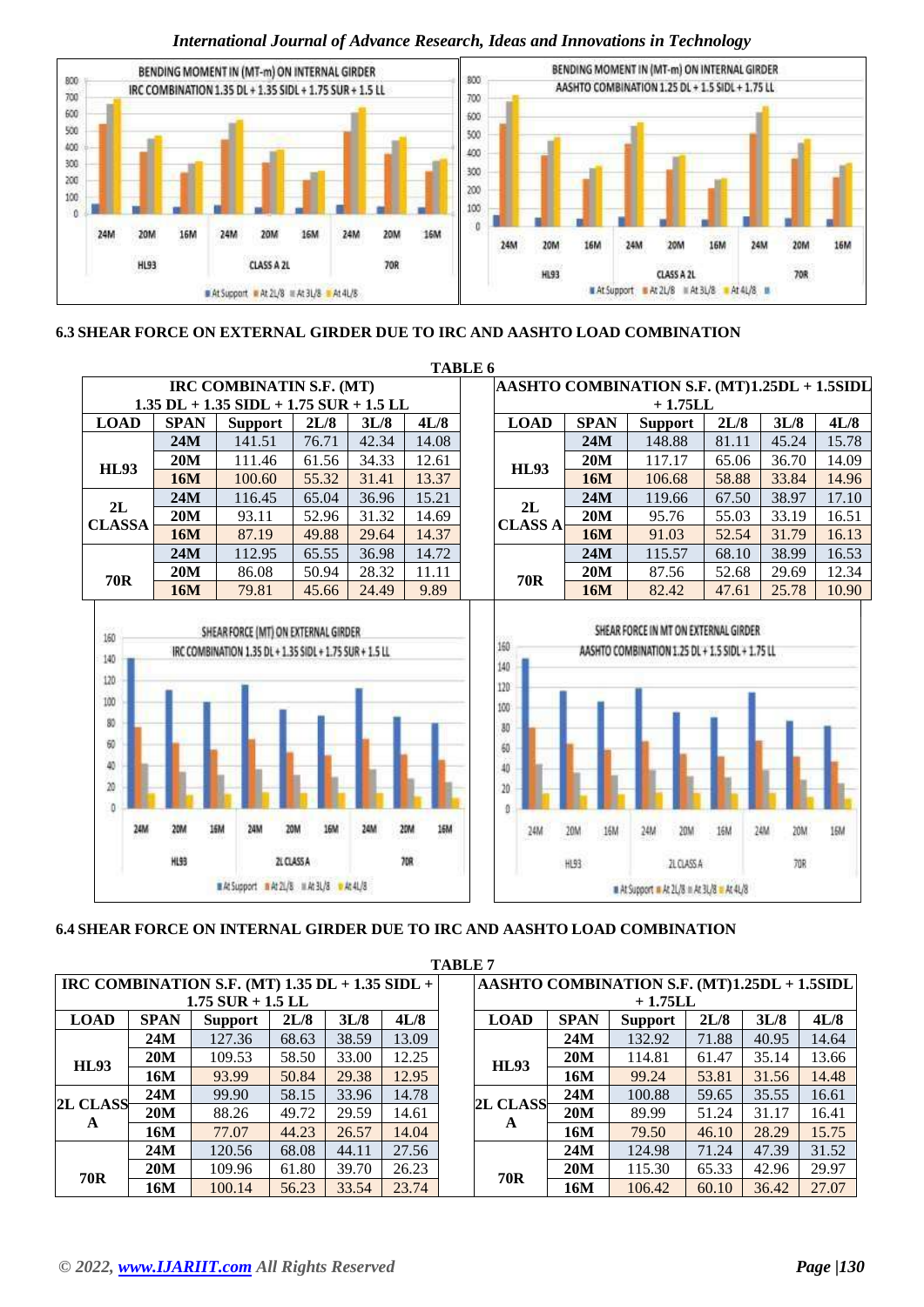

# **6.5 AREA OF MAIN STEEL REQUIRED AS PER AASHTO LOAD COMBINATION**



# **6.6 AREA OF MAIN STEEL REQUIRED AS PER IRC LOAD COMBINATION**

| <b>AST REQUIRED IRC COMBINATION</b> |    |      |         |          |          |  |  |  |  |  |
|-------------------------------------|----|------|---------|----------|----------|--|--|--|--|--|
| <b>LOAD</b>                         |    | SPAN | AT L/4  | AT 3L/8  | AT L/2   |  |  |  |  |  |
|                                     |    | 24   | 8613.55 | 10768.16 | 11221.61 |  |  |  |  |  |
| <b>HL93</b>                         |    | 20   | 5670.64 | 6939.84  | 7146.00  |  |  |  |  |  |
|                                     | AS | 16   | 4013.58 | 4902.16  | 5097.55  |  |  |  |  |  |
|                                     | т  | 24   | 7112.56 | 8766.27  | 9111.62  |  |  |  |  |  |
| 2L<br><b>CLASS A</b>                | OU | 20   | 4693.88 | 5738.77  | 5950.23  |  |  |  |  |  |
|                                     | TE | 16   | 3434.48 | 4232.21  | 4388.99  |  |  |  |  |  |
|                                     | R  | 24   | 7342.72 | 9201.75  | 9748.97  |  |  |  |  |  |
| 70 <sub>R</sub>                     |    | 20   | 4827.29 | 5945.92  | 6263.91  |  |  |  |  |  |
|                                     |    | 16   | 3460.46 | 4274.90  | 4474.25  |  |  |  |  |  |
|                                     |    |      |         |          |          |  |  |  |  |  |
|                                     |    | 24   | 7920.93 | 9627.21  | 10019.51 |  |  |  |  |  |
| <b>HL93</b>                         |    | 20   | 5458.19 | 6563.12  | 6748.77  |  |  |  |  |  |
|                                     | AS | 16   | 3636.43 | 4365.37  | 4526.22  |  |  |  |  |  |
| 2L                                  | т  | 24   | 6404.22 | 7853.46  | 8144.80  |  |  |  |  |  |
| <b>CLASS ANN</b>                    |    | 20   | 4412.68 | 5394.93  | 5553.04  |  |  |  |  |  |
|                                     |    | 16   | 2939.60 | 3614.04  | 3735.09  |  |  |  |  |  |
|                                     | ER | 24   | 7279.50 | 8813.52  | 9257.88  |  |  |  |  |  |
| 70R                                 |    | 20   | 5264.90 | 6364.13  | 6641.99  |  |  |  |  |  |
|                                     |    | 16   | 3782.71 | 4577.33  | 4756.06  |  |  |  |  |  |





*© 2022, [www.IJARIIT.com](file:///C:/omak/Downloads/www.IJARIIT.com) All Rights Reserved Page |131*